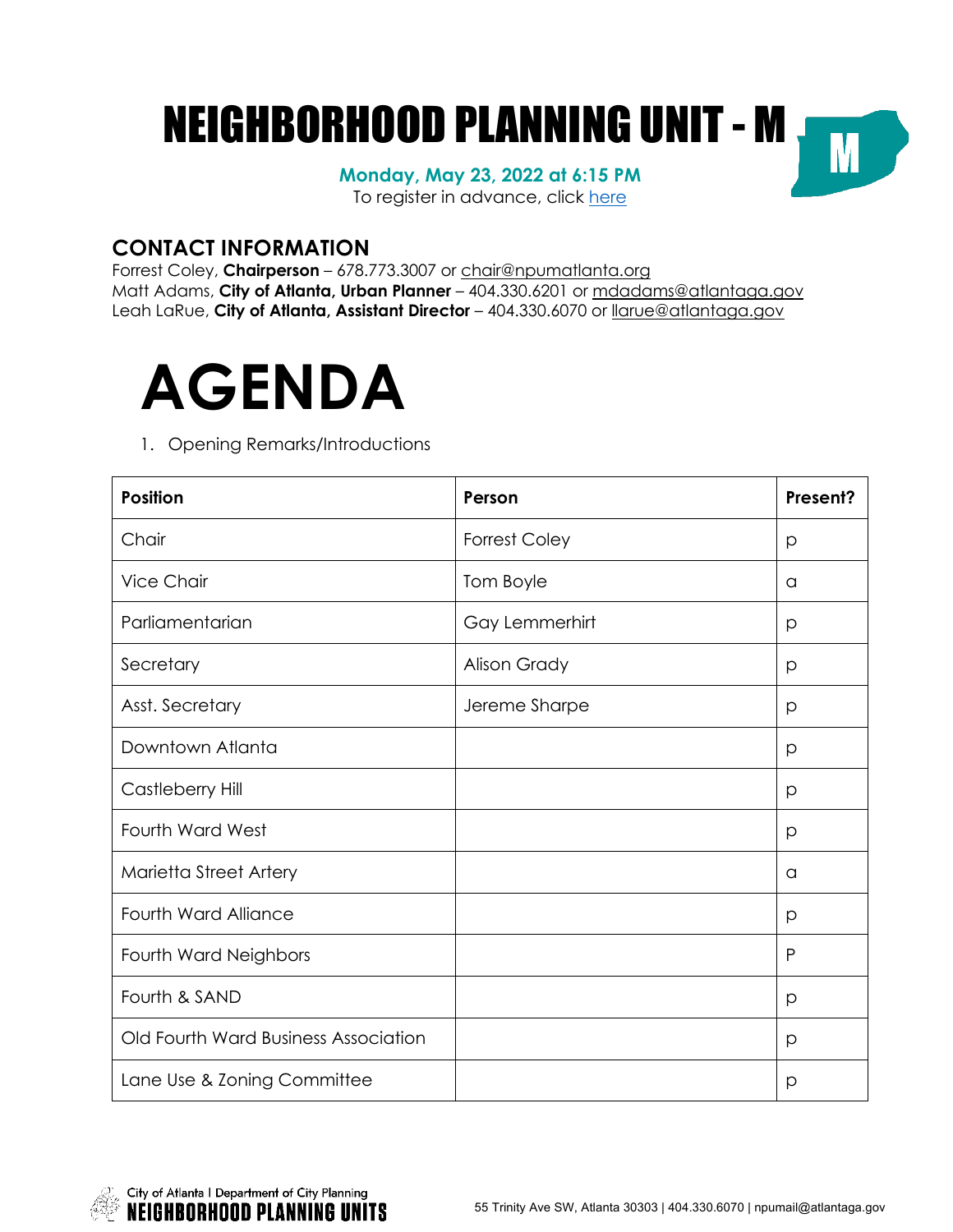| <b>Public Safety Committee</b> |  |
|--------------------------------|--|
| <b>Education Committee</b>     |  |

- 2. Approval of Minutes
	- Motion to approve: Terry McColl
		- i. Second: Catherine Chase
		- ii. Not in favor: 0
- 3. Approval of Agenda
	- Addition: Jimmy Buffet's Margaritaville/Restaurant w/Additional Facility
	- Motion to approve: Terry McColl
		- i. Second: Alison Grady
		- ii. Not in favor: 0
- 4. Reports from City Departmental Representatives (please allow public safety representatives to report first)
- 5. Comments from Elected Officials
- 6. Committee Reports
- 7. Planner's Report
- 8. Matters for Voting (please see attachment)
	- Announcement and Adoption of Consent Agenda
		- i. Consent: Atlanta Mimosa Fest, Ritz-Carlton, Dor 88, Wyndom Atlanta, Jimmy Buffet's Margaritaville
		- ii. Motion to adopt the consent agenda: Dorthey Hurst
		- iii. Second: John Fischer
		- iv. Not in favor: 0
	- Review and vote of remaining applications
- 9. Presentations
	- Damone Garner: Wellstar/Atlanta Medical Center Parkway Dr crosswalk proposal
	- Andrew Ziffer: Abandonment of Public Right-of-Way Rasbury Street
		- i. Motion to provide a letter to support: Ross Wallace:
			- 1. Second: Kyle Kessler
			- 2. Not in favor: 0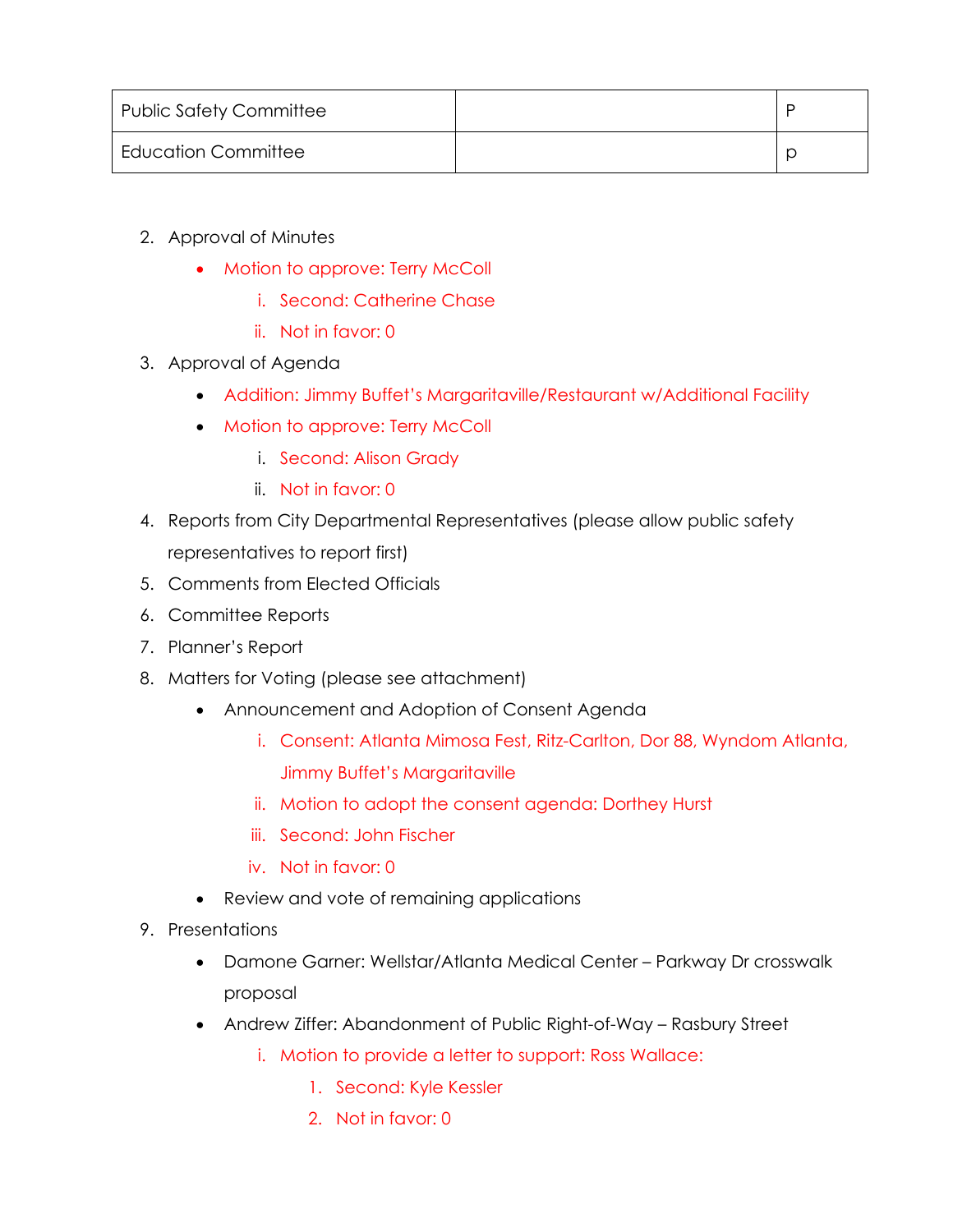#### 3. Dave will send a draft letter to Forrest, Forrest will sign

- Doug Young: LGBTQ+ Historic Research Project by City of Atlanta and Historic Atlanta
- 10. Old Business
- 11. New Business
	- SAP Applications (Information Purposes Only)
		- i. SOCU Prime: 521 Edgewood
			- 1. Wants a recommendation for approval
			- 2. Working on a consolidated approach with several restaurants
			- 3. Recommendation: provide bicycle infrastructure they are required to provide bike parking based on the zoning, so they will provide that
			- 4. Motion for a letter of support: Kyle Kessler
				- a. Second: Alison Grady
				- b. Not in favor: 0
		- ii. BL-22-017: 536 North Avenue
			- 1. Not present requested to defer to June
		- iii. BL-22-019: 791 Ralph McGill: Cablik Development
			- 1. 24 units, 25 parking spaces more than is required but "necessary for marketing"
			- 2. Vote in support passed
		- iv. 640 Boulevard North Block Wingate
			- 1. Seeking letter of support
			- 2. All section 8
			- 3. Motion of support for a letter of support: Susan Roe
				- a. Second: Catherine Chase
				- b. Not in favor: 0
		- v. HJ Russell 291 Walker Street
			- 1. Mixed-use development
			- 2. 1.19 parking spaces/unit, .96/BR
			- 3. 60 parking spaces for retail
			- 4. Ask: a letter of support
				- a. Motion to support: Gay Lemmerhirt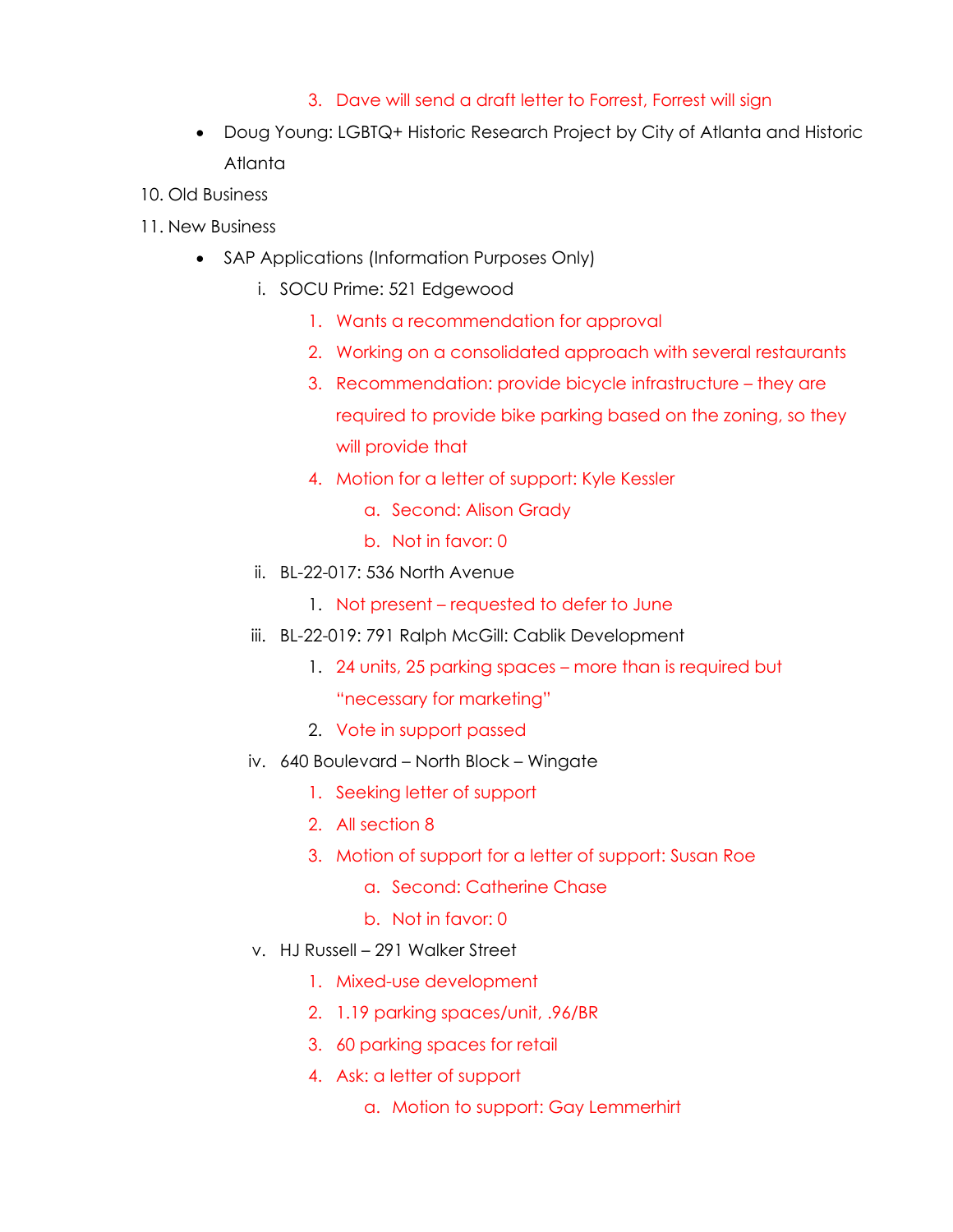- b. Second: Dorthey Hurst
- c. Not in favor: 0
- 12. Announcements

#### 13. Adjournment

## MATTERS FOR VOTING

NPUs provide recommendations to the City of Atlanta by voting to support or oppose applications. The application and the NPU's recommendations, along with Staff recommendations, are then considered by the appropriate board, association, commission, or office.

| <b>Special Event Applications (MOSE)</b>       |                        |                                            |                       |                                                                                                                                                                             |  |
|------------------------------------------------|------------------------|--------------------------------------------|-----------------------|-----------------------------------------------------------------------------------------------------------------------------------------------------------------------------|--|
| <b>Event Name</b>                              | <b>Event Organizer</b> | <b>Event Location</b>                      | <b>Event Date</b>     | <b>Vote</b>                                                                                                                                                                 |  |
| <b>Sweet Auburn Music Fest</b>                 | Yusuf<br>Muhammad      | 321 Irwin St/ Dobbs<br>Ave/ Auburn Ave     | September 23-25, 2022 | Not present<br>Motion to defer to<br>next month: Terry<br><b>McColl</b><br>Second: Dorthey<br><b>Hurst</b><br>Not in favor: 0                                               |  |
| <b>ONE Musicfest</b>                           | Josh Antennucci        | <b>Central Park</b>                        | October 8-9, 2022     | Motion to defer a<br>recommendation until<br>they've sought<br>approval from Fourth<br>Ward West:<br><b>Catherine Chase</b><br>Second: Gay<br>Lemmerhirt<br>Not in favor: 0 |  |
| <b>Atlanta Mimosa Fest</b>                     | Kari Weaver            | Historic 4 <sup>th</sup> Ward<br>Skatepark | October 22, 2022      | Consent                                                                                                                                                                     |  |
| <b>Atlanta Rum and Wine</b><br><b>Festival</b> | Clinton Garibaldi      | Central Park -<br>lower field              | July 3, 2022          | Not present<br>Motion to defer to<br>next month:<br><b>Catherine Chase</b><br><b>Second: Terry McColl</b><br>Not in favor: 0                                                |  |
| <b>Atlanta Black Family</b><br>Reunion         | Lamont Stanley         | 101 Jackson St                             | October 15-16, 2022   | Deferred to June                                                                                                                                                            |  |

| <b>Alcohol License Applications (LRB)</b>                                                      |                            |                                      |                                   |                     |                                            |
|------------------------------------------------------------------------------------------------|----------------------------|--------------------------------------|-----------------------------------|---------------------|--------------------------------------------|
| <b>Event Name</b>                                                                              | Type of<br><b>Business</b> | Applicant                            | <b>Property</b><br><b>Address</b> | <b>Request</b>      | <b>Vote</b>                                |
| Ritz-Carlton Atlanta (Atlanta<br>Grill, Lobby Lounge, Club<br>Level, and Ballroom<br>Basement) | Hotel                      | Daniel L.<br>Padberg, Jr.            | 181 Peachtree St<br>NE.           | Change of Agent     | Consent                                    |
| Dor 88                                                                                         | Restaurant                 | Quintes<br>Keyven Clark<br>Yarbrough | 88 Peachtree St<br>SW             | <b>New Business</b> | Consent                                    |
| Dancing Crepes and Juices                                                                      | Bar                        | Laura Cyrus                          | 86 Pryor St SW                    | <b>New Business</b> | Motion to support:<br><b>Dorthey Hurst</b> |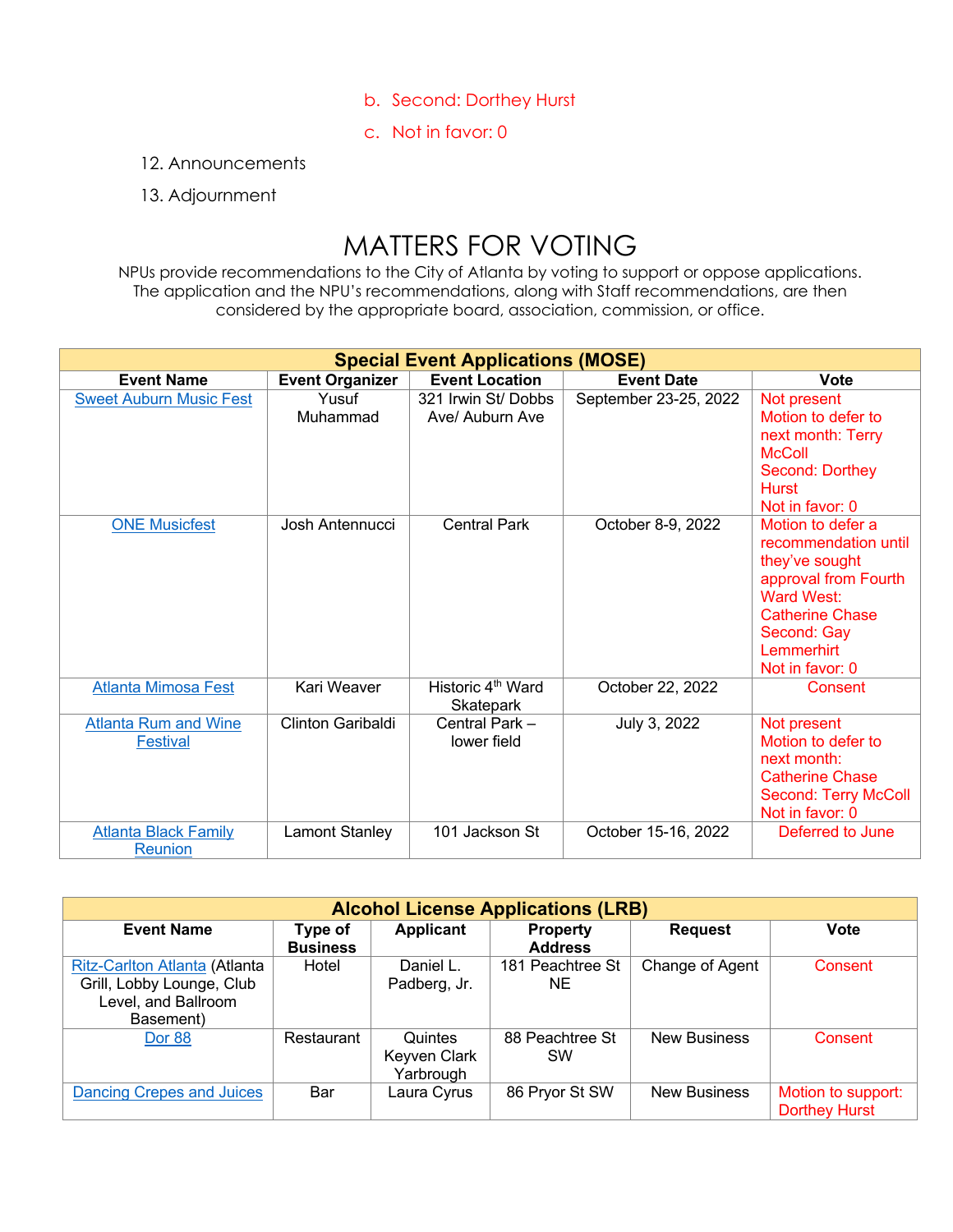|                        |            |              |                 |                     | Second: Aisha   |
|------------------------|------------|--------------|-----------------|---------------------|-----------------|
|                        |            |              |                 |                     | <b>Thomas</b>   |
|                        |            |              |                 |                     | Not in favor: 0 |
| <b>Wyndham Atlanta</b> | Bar        | Curtis J.    | 155 Centennial  | <b>New Business</b> | Consent         |
|                        |            | Doscher      | Olympic Park Dr |                     |                 |
| Jimmy Buffet's         | Restaurant | <b>IMCMV</b> | 155 Centennial  | <b>New Business</b> | Consent         |
| Margaritaville         |            | Atlanta, LLC | Olympic Park Dr |                     |                 |

| <b>Board of Zoning Adjustment Applications (BZA)</b>           |                       |              |                        |  |  |  |
|----------------------------------------------------------------|-----------------------|--------------|------------------------|--|--|--|
| <b>Application</b>                                             | <b>Public Hearing</b> |              | <b>Vote</b>            |  |  |  |
| $Z - 22 - 25$                                                  | <b>Zoning Review</b>  | June 2 or 9. | <b>Comments: The</b>   |  |  |  |
| An Ordinance by Councilmembers Dustin Hillis, Matt             | Board - City          | 2022         | parking mandate is     |  |  |  |
| Westmoreland, Andrea Boone, Howard Shook, Byron Amos           | <b>Hall Council</b>   |              | too high. There should |  |  |  |
| and Amir Farokhi to amend the 1982 Atlanta Zoning              | Chambers              |              | be a consideration of  |  |  |  |
| Ordinance, as amended, by amending various provisions of       |                       |              | anticipated or known   |  |  |  |
| the text, including creating definitions of "Commercial Food   |                       |              | parking needs.         |  |  |  |
| Preparation" and "Delivery-Based Commercial Kitchen" by        |                       |              |                        |  |  |  |
| amending Chapter 29; and by amending the regulations of        |                       |              | Motion to approve      |  |  |  |
| the Light Industrial District in Chapter 16, and the Community |                       |              | conditional upon       |  |  |  |
| Business District in Chapter 11 by modifying the permissible   |                       |              | review of the parking  |  |  |  |
| uses, the parking requirements, and the loading                |                       |              | ratio: Ross Wallace    |  |  |  |
| requirements; and for other purposes.                          |                       |              | Second: Alison Grady   |  |  |  |
| <b>FACT SHEET</b>                                              |                       |              | Not in favor:          |  |  |  |

## PUBLIC NOTICES AND ANNOUNCEMENTS

Provided for informational purposes. Votes/comments are neither required nor expected.

#### **Campaigning by Elected Officials & Candidates**

Campaigning at NPU meetings is strictly prohibited by the City of Atlanta's Code of Ordinances.

#### **Sec. 6-3019 Prohibition of Political Forums**

"Neighborhood planning unit meetings shall not be used for political forums or campaigning for city, county, state, or federal elections."

Examples of campaigning could include, but not be limited to:

- Introduction of elected officials as political candidates in upcoming elections;
- Distributing campaign materials and literature; and
- Conducting either of the above in City Hall, its rooms or offices.

Please contact Leah LaRue at 404.546.0159 or llarue@atlantaga.gov with any questions or concerns.

#### **Solid Waste Services: Fee Update**

#### 22-O-1281

An ordinance by councilmember Dustin Hillis to amend chapter 130 of the city of Atlanta code of ordinances to adjust the taxes, assessments, service fees, and charges for solid waste services specified therein, including funding street based sanitary services and general common good sanitary services through the city of Atlanta general fund; to formalize the administrative hearing procedure for the resolution of disputes; to update certain other provisions of chapter 130 of the code; and for other purposes. Hearing Date: City Utilities Committee on Tuesday June 14, 2022 - 10am

#### 22-O-1282

An ordinance by councilmember Dustin Hillis to amend chapter 130 of the city of Atlanta code of ordinances to adjust the taxes, assessments, service fees, and charges for solid waste services specified therein, including the establishment of a sanitary assessment for street related sanitary services and general common good related sanitary services based on taxable property value; to formalize the administrative hearing procedure for the resolution of disputes; to update certain other provisions of chapter 130 of the code; and for other purposes.